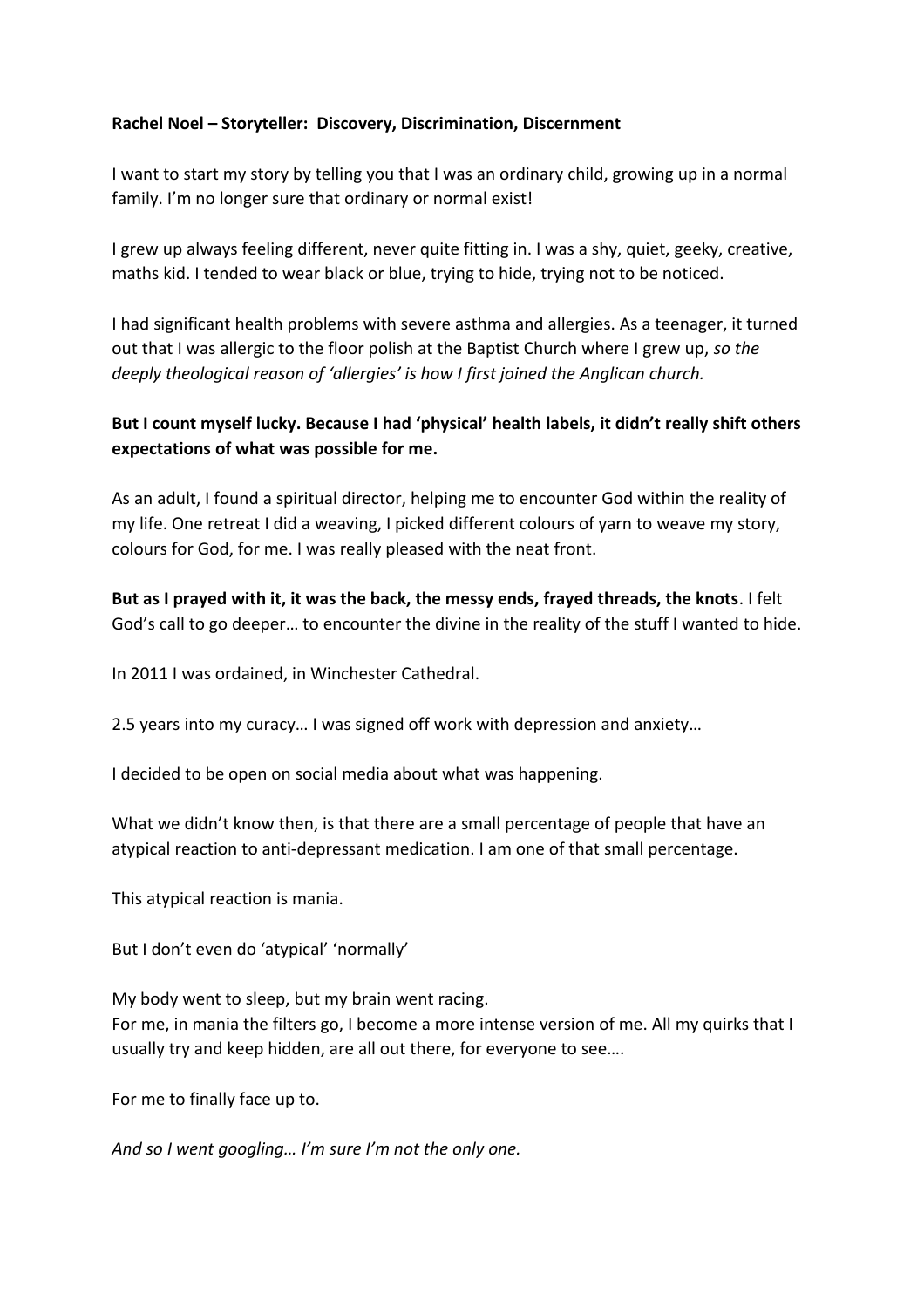At 2am, one cold January morning in 2017, I stumbled across ADHD, and what ADHD looks like in bright girls.

There were tears rolling down my face.

**This was me. This was who I had always been.** I didn't even know this was a thing…

*This all played out around my 42nd birthday, the answer to life, the universe and everything.* **These were my answers to life, in the messy ends, the knots, the frayed bits…**

The next day, I woke up and **for the first time ever, I smiled at myself in the mirror**.

I wanted to get to know the person looking back. The first time, of **accepting that this is who I am**. Even just the possibility, had unlocked a door for me.

I decided to write down what was going on. My sense of self, of understanding, was shifting so quickly. One of the gifts of ADHD is hyperfocus. Hyperfocus within mania is something special.

I wrote for 14 hours straight through the night, 30,000 words.. a sense of deep peace. I called it **write night**.

ADHD, me, at that moment the label seemed almost irrelevant, it was the insight, the understanding, the compassion, for the first time ever, I felt an inkling of really knowing who I am, a sense of belonging in my mind and body.

The next night, I took this into prayer and meditation.

I had such a deep sense of encounter with the divine, of peace and light. Accepting the connections, the body, the person that I am, connected within all creation. Being present, here, now. Deep joy, peace, radiant light. Present to God's presence. I call this **light night.**

The next day, I got up and went to our curate's training session, *perhaps not my best decision.* By the end of the day in the Diocesan Office I had shouted at one bishop, and another bishop drove me home. I asked him to help me to get help.

Later that night, he and my husband took me to hospital. On the way I asked them if they could help me find somewhere to be dark, quiet, and cool, to help me be as calm as possible…

But this is an A&E waiting room… bright, noisy, warm…

I was fortunate to be ill enough to get help, mania… psychosis…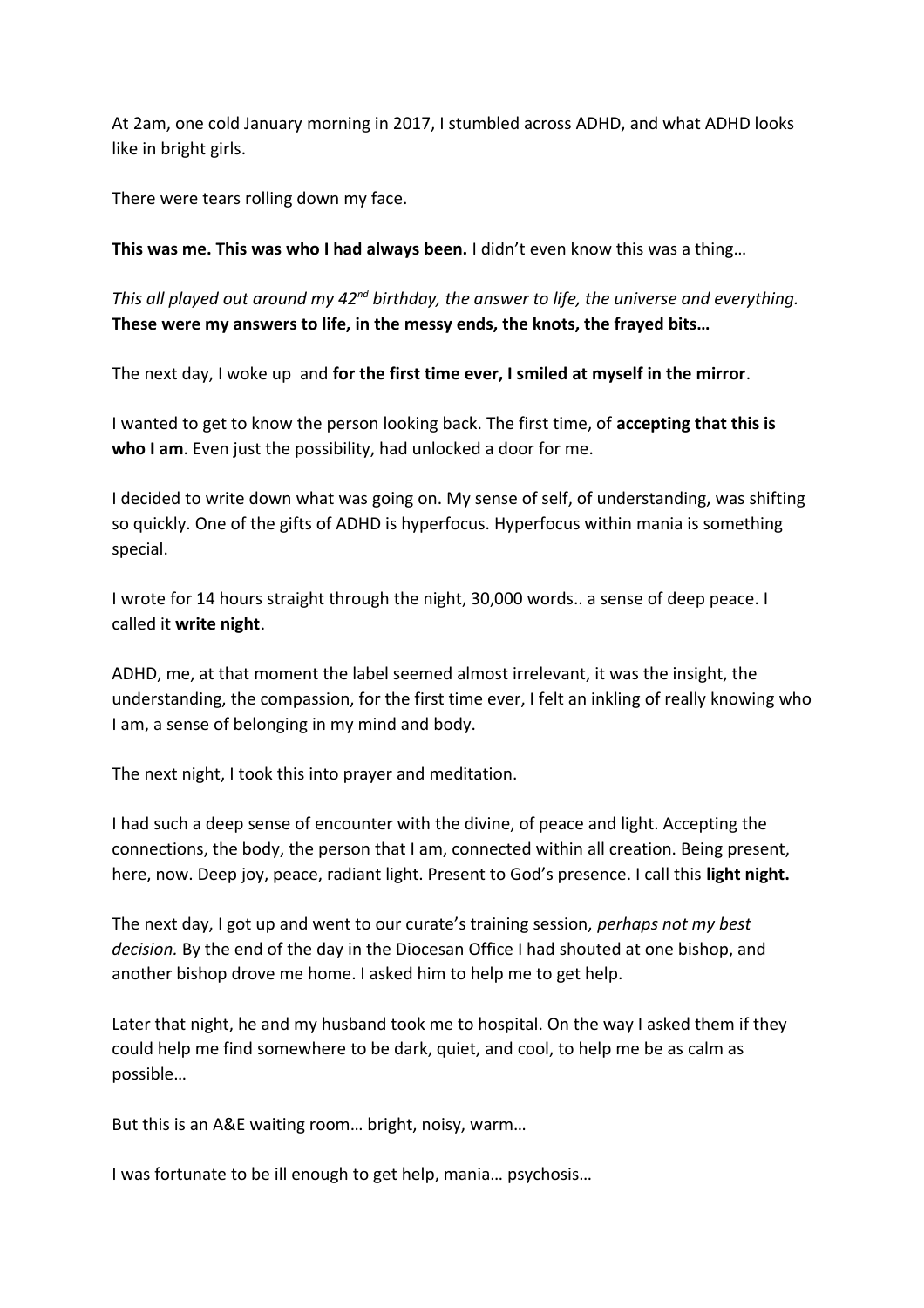I was sectioned and admitted to a secure psychiatric hospital. I continued to be open on social media, asking people to pray their sparkliest, pinkest prayers, as I was on my NHS sponsored retreat. The doctors trying out various medications and dosages, trying to find the 'right' one for me.

A few weeks later, I was diagnosed with bipolar, ADHD, and sensory processing disorder, and on a waiting list for autism assessment. **One week, one person - four new 'disorder' labels.**

After such an enlightening experience, discovering who I am, I'm now told this is all **disorders**…

I find myself living within different paradigms – separate approaches to life and hope… each offering different paths forward.

In the medical paradigm, the conversation is around chemical imbalances, the need for medications to fix, the expectation that somehow 'normal' is possible, … and if not normal, at least numbing, suppressing, reducing the extremes, of risk and control.

Then there's the psychological paradigm, the possibilities of understanding, of strengths and challenges, of learning different strategies, of seeing the gifts within these things.

And there's the spiritual paradigm… **Rachel, fearfully and wonderfully made**…. Fully known and loved by God, as I am… with all these things… the call to each of us into God's glorious light, to be transformed, becoming more Christlike

Labels open up access to support. Noise cancelling headphones, weighted blankets, medication. They also give me deeper confidence to continue with things I'd already found… home made clothes with no labels, heavy boots so I know where my feet are, crochet to help me concentrate on spoken words.

Understanding better how I work, my body no longer has to stop breathing with asthma before I will recognise sensory overwhelm and anxiety.

People's reaction to labels are fascinating, stigma and stereotypes alive and well! Autism has suddenly become 'trendy', many telling me everyone is on the spectrum, and I don't look like I have traits.

ADHD, many think is made up, just grow up and pull yourself together. ADHD medication… surely that's just smart drugs or cheating.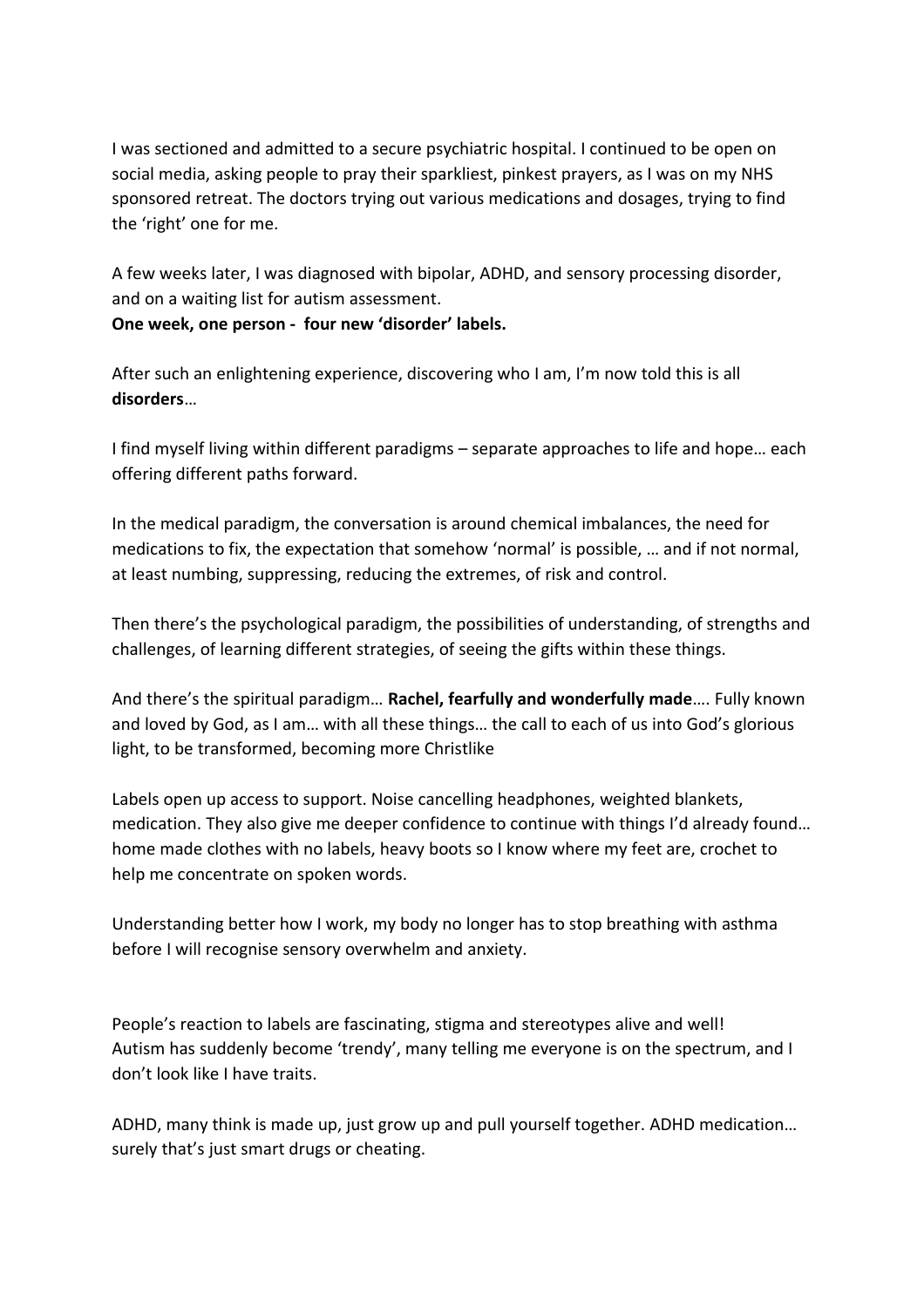Depression & anxiety are more familiar to people, everyone seems to have their favourite 'quick fix' that I 'should' try, that would solve everything.

**And then there's bipolar**… no-one associates with bipolar… that one is 'other'. Those same people who see everyone on a spectrum with autism… **bipolar is the other side of an invisible line.**

Psychiatric hospital, psychosis… they're still very much taboo.

And if you start a conversation about bipolar medications, then clearly you should be having them, and at a strong dose, to suppress any indication of difference… even if it suppresses gifts…

Bipolar is seen almost **exclusively through the lens of risk and other.**

And Christians often accidentally add a deeper level of challenge with their questions.

Assumptions that you can't be a priest with any of these labels, let alone all of them.

People praying for demons to be released. People praying for healing. Telling me that in eternal life, there will be me without all of these labels.

## **Well meaning people, completely silencing and discounting me, unwilling to recognise God's presence within diversity.**

Fortunately, there were a few, close to me, willing and able to recognise God at work in all that was happening, discerning the peace and light within it. Helping me to deepen this newfound connection with who I have always been, the understanding of neurodiversity, of the breadth of experience of being human, and that God works in the midst of our real humanity.

I am grateful for my Diocese, for my bishops and archdeacon, for HR, who were able and willing to recognise that my life story, my CV, the same one they used to select me for ordination, is the one that was also used to diagnose all these conditions.

Although the labels were new, they were willing to be open to see the gifts within this, as well as to work more knowledgably with the challenges.

The same bishop that took me to A&E, last year licensed me as parish priest. We laughed together that my curacy had definitely delivered on being 'formational'. He encouraged me to continue to find ways to live well, with my gifts and challenges, in this place, at this time.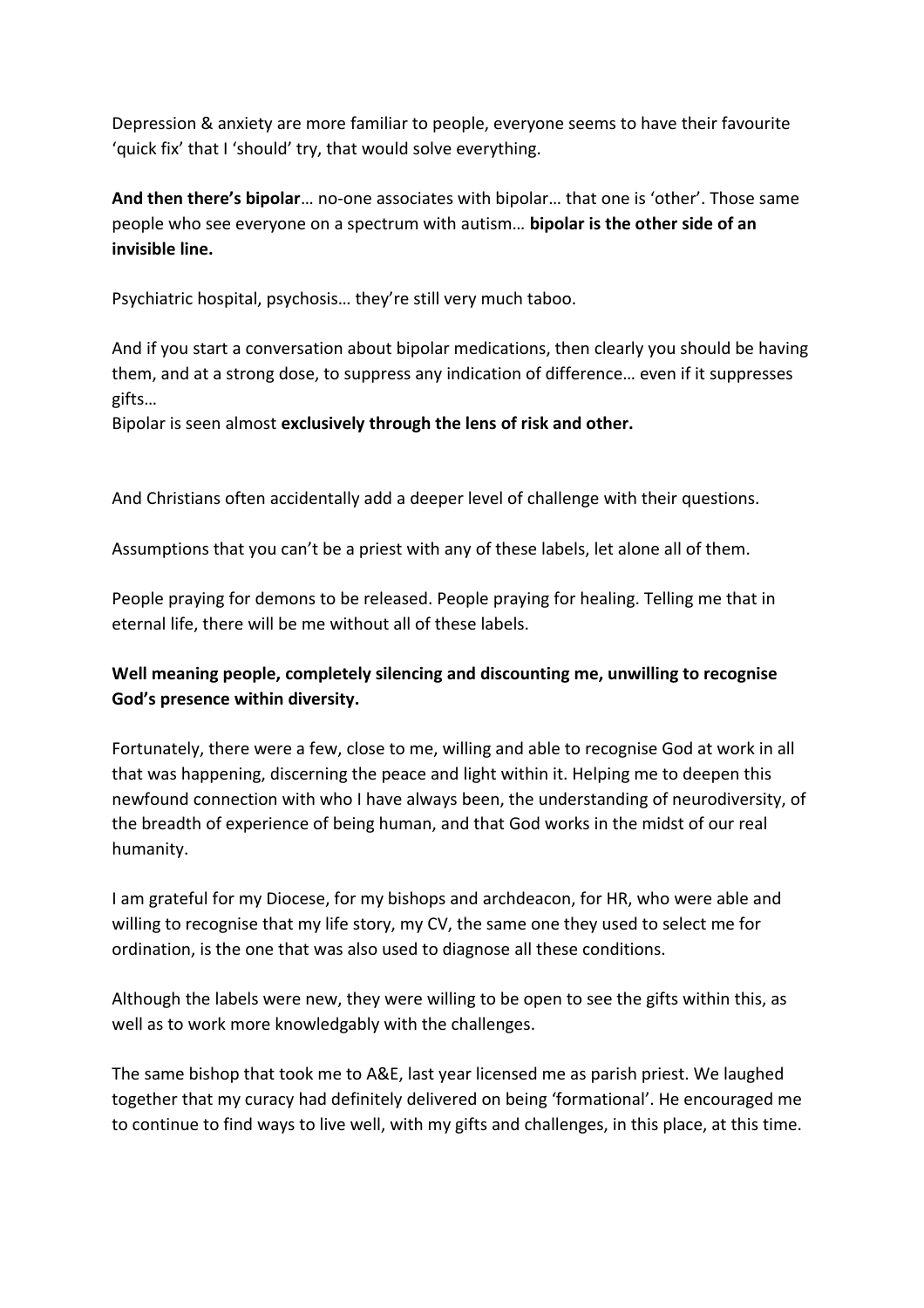I'm learning to be gentle on myself, to remember that despite all the labels, there is just one of me, and I am called to encounter God's presence within this one life, with all its messy, frayed threads.

I recently wrote a poem prayer, I hope it encourages you as you discover God's presence within your own story too.

(Poem will be handout rather than read as part of talk. Also possibly part of the wekeend elsewhere)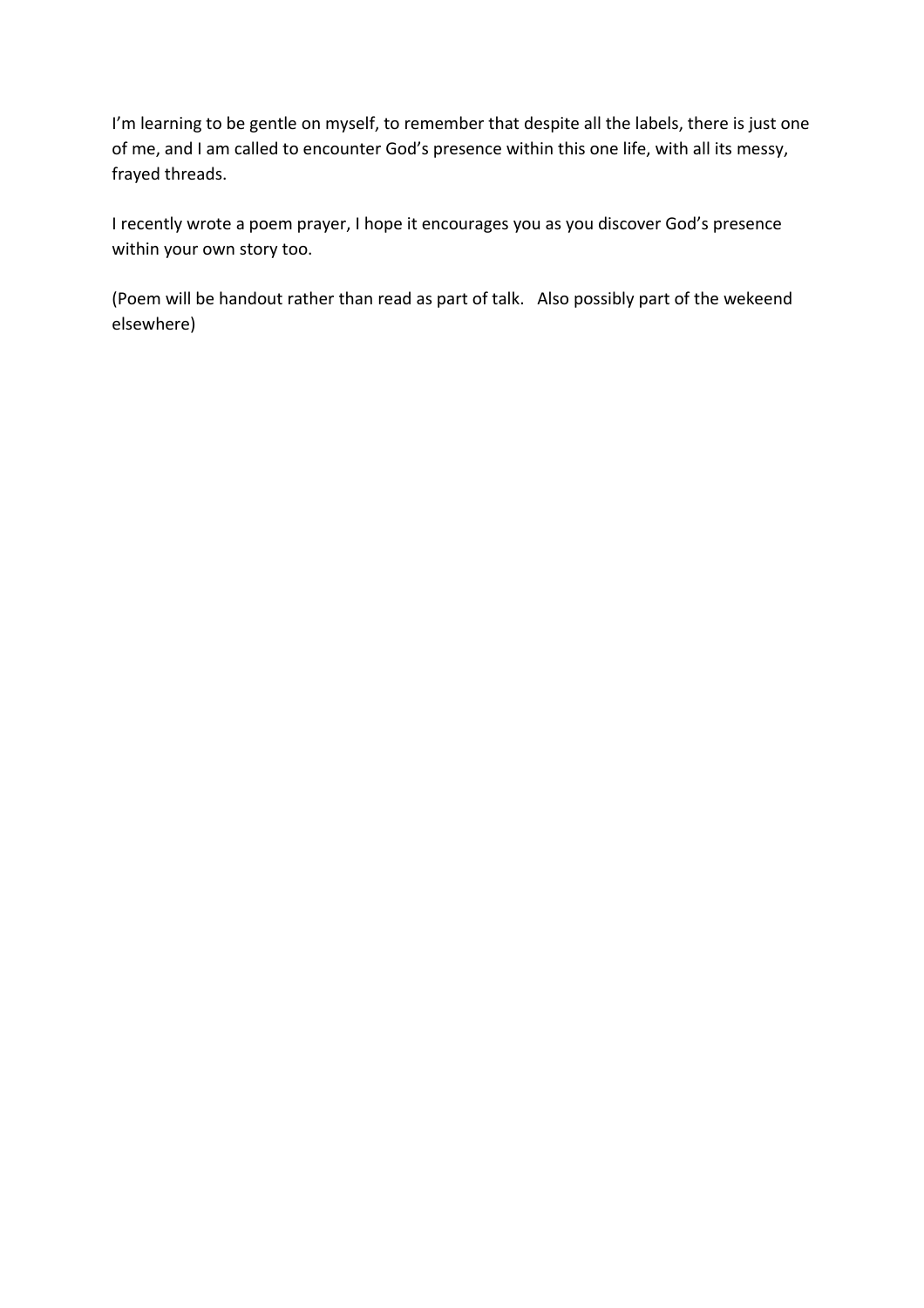## **Living lightly to labels.** Rachel Noël

What does it mean to be present to your presence? Here now.

To accept life, in all its fullness.

Am I willing to sit lightly to the labels? Labels from others. Labels from myself.

There has been so much life in labels, routes to health and wellbeing, gifts of breath, opening doors of insight and realisation, of acceptance and light.

And yet, there are limits and limitations too. Lenses that can blinker and blind, threads that hold me back, that restrict what I am even willing to consider possible.

I long for the familiar, for others to give me the labels, the structure, the sense of achievement and acceptance, for them to tell me who I am.

And yet, here, now present to Your presence. Accepting Your light. Am I brave enough to live wholeheartedly present?

Present to myself, present to Your presence. To accept the gifts of passion and creativity,